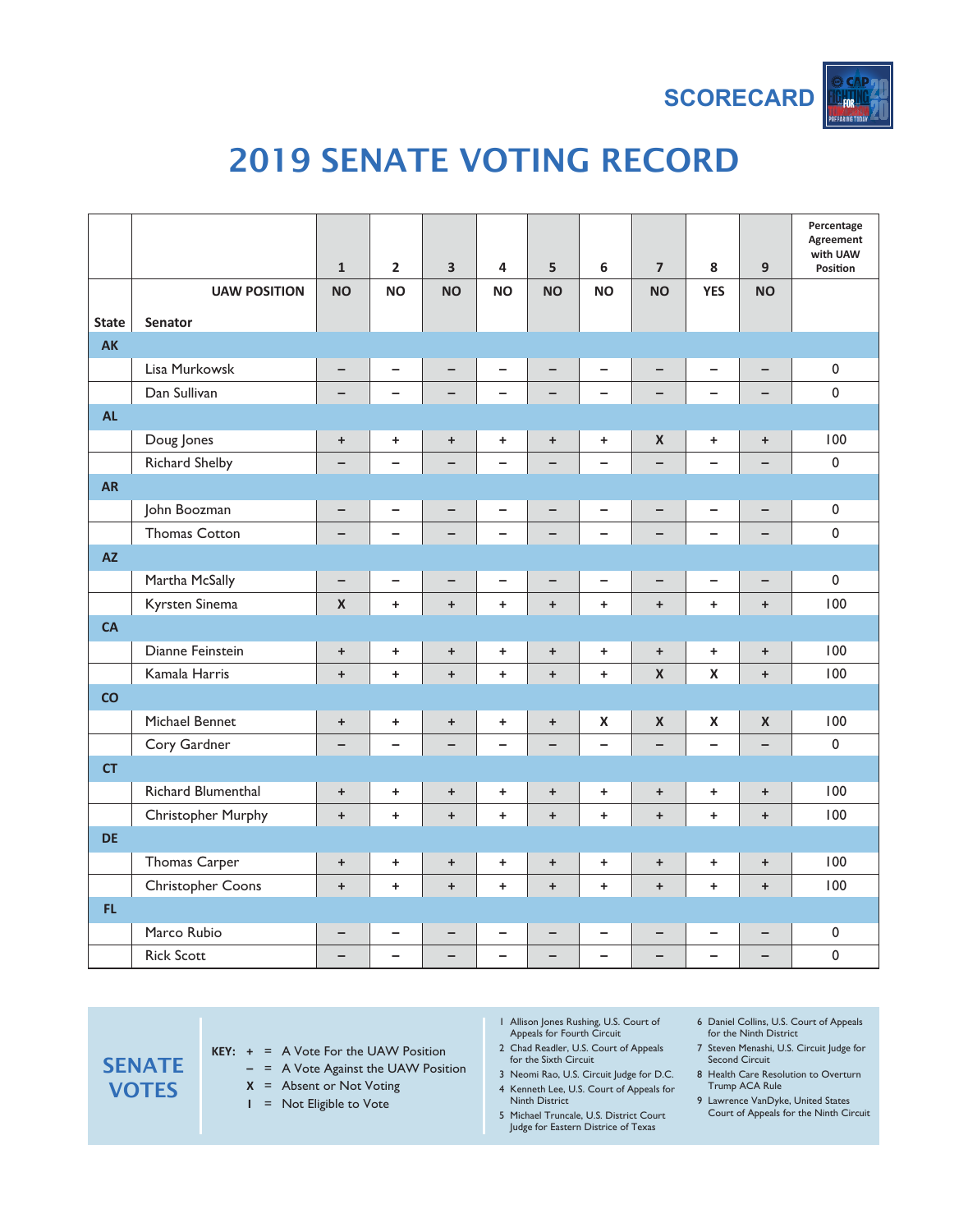

|              |                       | $\mathbf{1}$ | $\overline{2}$           | 3                 | 4                        | 5                        | 6                        | $\overline{\mathbf{z}}$  | 8                        | 9                        | Percentage<br>Agreement<br>with UAW<br>Position |
|--------------|-----------------------|--------------|--------------------------|-------------------|--------------------------|--------------------------|--------------------------|--------------------------|--------------------------|--------------------------|-------------------------------------------------|
|              | <b>UAW POSITION</b>   | <b>NO</b>    | <b>NO</b>                | <b>NO</b>         | <b>NO</b>                | <b>NO</b>                | <b>NO</b>                | <b>NO</b>                | <b>YES</b>               | <b>NO</b>                |                                                 |
| <b>State</b> | Senator               |              |                          |                   |                          |                          |                          |                          |                          |                          |                                                 |
| <b>GA</b>    |                       |              |                          |                   |                          |                          |                          |                          |                          |                          |                                                 |
|              | Vacant                |              |                          |                   |                          |                          |                          |                          |                          |                          |                                                 |
|              | David Perdue          | -            | $\overline{\phantom{0}}$ | $\qquad \qquad -$ | -                        | $\overline{\phantom{m}}$ | $\qquad \qquad -$        | $\qquad \qquad -$        | -                        | $\qquad \qquad -$        | $\pmb{0}$                                       |
| H1           |                       |              |                          |                   |                          |                          |                          |                          |                          |                          |                                                 |
|              | Mazie Hirono          | $\ddot{}$    | ٠                        | $\ddot{}$         | $\pmb{\mathsf{X}}$       | $\pmb{\mathsf{X}}$       | ÷                        | $\ddot{}$                | +                        | $\ddot{}$                | 100                                             |
|              | <b>Brian Schatz</b>   | $\ddot{}$    | $\ddot{}$                | $\ddot{}$         | $\ddot{}$                | $\pm$                    | $\ddot{}$                | $\ddot{}$                | $\ddot{}$                | $\ddot{}$                | 100                                             |
| IA           |                       |              |                          |                   |                          |                          |                          |                          |                          |                          |                                                 |
|              | Joni Ernst            | -            |                          | -                 | -                        | $\qquad \qquad -$        | -                        | $\qquad \qquad -$        | -                        | -                        | $\pmb{0}$                                       |
|              | Charles Grassley      | -            | $\qquad \qquad -$        | $\qquad \qquad -$ | $\qquad \qquad -$        | $\qquad \qquad -$        | -                        | $\qquad \qquad -$        | $\overline{\phantom{0}}$ | $\qquad \qquad -$        | $\pmb{0}$                                       |
| ID           |                       |              |                          |                   |                          |                          |                          |                          |                          |                          |                                                 |
|              | Michael Crapo         | -            |                          | $\qquad \qquad -$ | -                        | $\qquad \qquad -$        | -                        | $\overline{\phantom{m}}$ | -                        | $\overline{\phantom{0}}$ | $\pmb{0}$                                       |
|              | Jim Risch             | -            | $\qquad \qquad -$        | $\qquad \qquad -$ | $\qquad \qquad -$        | $\qquad \qquad -$        | $\qquad \qquad -$        | $\qquad \qquad -$        | $\qquad \qquad -$        | $\qquad \qquad -$        | $\pmb{0}$                                       |
| IL.          |                       |              |                          |                   |                          |                          |                          |                          |                          |                          |                                                 |
|              | Tammy Duckworth       | $\ddot{}$    | ٠                        | $\ddot{}$         | +                        | $\ddot{}$                | ÷                        | $\ddot{}$                | ٠                        | $\ddot{}$                | 100                                             |
|              | <b>Richard Durbin</b> | $\ddot{}$    | $\ddot{}$                | $\ddot{}$         | $\ddot{\phantom{1}}$     | $\ddot{}$                | $\ddot{}$                | $\ddot{}$                | $\ddot{}$                | $\ddot{}$                | 100                                             |
| IN           |                       |              |                          |                   |                          |                          |                          |                          |                          |                          |                                                 |
|              | Mike Braun            | -            | -                        | -                 | -                        | $\qquad \qquad -$        | $\overline{\phantom{0}}$ | -                        | -                        | $\overline{\phantom{m}}$ | $\pmb{0}$                                       |
|              | <b>Todd Young</b>     | -            | $\qquad \qquad -$        | $\qquad \qquad -$ | $\qquad \qquad -$        | $\overline{\phantom{0}}$ | $\qquad \qquad -$        | -                        | $\qquad \qquad -$        | $\qquad \qquad -$        | $\pmb{0}$                                       |
| <b>KS</b>    |                       |              |                          |                   |                          |                          |                          |                          |                          |                          |                                                 |
|              | Jerry Moran           | -            |                          | -                 | -                        | $\qquad \qquad$          | $\overline{\phantom{0}}$ | $\overline{\phantom{m}}$ | -                        | $\qquad \qquad -$        | $\pmb{0}$                                       |
|              | Pat Roberts           | -            | $\overline{\phantom{0}}$ | -                 | $\qquad \qquad -$        | $\qquad \qquad -$        | -                        | $\qquad \qquad -$        | $\overline{\phantom{0}}$ | $\qquad \qquad -$        | 0                                               |
| <b>KY</b>    |                       |              |                          |                   |                          |                          |                          |                          |                          |                          |                                                 |
|              | Mitch McConnell       | -            | -                        |                   | -                        |                          | -                        |                          | -                        |                          | 0                                               |
|              | Rand Paul             |              |                          |                   |                          |                          |                          |                          |                          | $\pmb{\mathsf{X}}$       | $\pmb{0}$                                       |
| LA           |                       |              |                          |                   |                          |                          |                          |                          |                          |                          |                                                 |
|              | <b>Bill Cassidy</b>   | -            | $\overline{\phantom{0}}$ | $\qquad \qquad -$ | $\overline{\phantom{0}}$ | $\pmb{\mathsf{X}}$       | $\qquad \qquad -$        | $\qquad \qquad -$        | $\overline{\phantom{0}}$ | $\qquad \qquad -$        | $\mathsf 0$                                     |
|              | John Kennedy          | -            | $\overline{\phantom{0}}$ | -                 | $\qquad \qquad -$        | $\pmb{\mathsf{X}}$       | $\qquad \qquad -$        | -                        | -                        | $\qquad \qquad -$        | $\pmb{0}$                                       |
| <b>MA</b>    |                       |              |                          |                   |                          |                          |                          |                          |                          |                          |                                                 |
|              | <b>Edward Markey</b>  | $\ddot{}$    | $\ddot{}$                | $\boldsymbol{+}$  | $\pm$                    | $+$                      | $\pm$                    | $\pm$                    | $\ddot{}$                | $+$                      | 100                                             |
|              | Elizabeth Warren      | $\ddot{}$    | $\pm$                    | $\pm$             | $\pm$                    | $\boldsymbol{+}$         | $\ddag$                  | $\pmb{\mathsf{X}}$       | $\pmb{\mathsf{X}}$       | $\pmb{\mathsf{X}}$       | 100                                             |

- **KEY: +** = A Vote For the UAW Position
	- **–** = A Vote Against the UAW Position
	- **X** = Absent or Not Voting
	- **I** = Not Eligible to Vote
- 1 Allison Jones Rushing, U.S. Court of Appeals for Fourth Circuit
- 2 Chad Readler, U.S. Court of Appeals for the Sixth Circuit
- 3 Neomi Rao, U.S. Circuit Judge for D.C. 4 Kenneth Lee, U.S. Court of Appeals for
- Ninth District
- 5 Michael Truncale, U.S. District Court Judge for Eastern Districe of Texas
- 6 Daniel Collins, U.S. Court of Appeals for the Ninth District
- 7 Steven Menashi, U.S. Circuit Judge for Second Circuit
- 8 Health Care Resolution to Overturn Trump ACA Rule
- 9 Lawrence VanDyke, United States Court of Appeals for the Ninth Circuit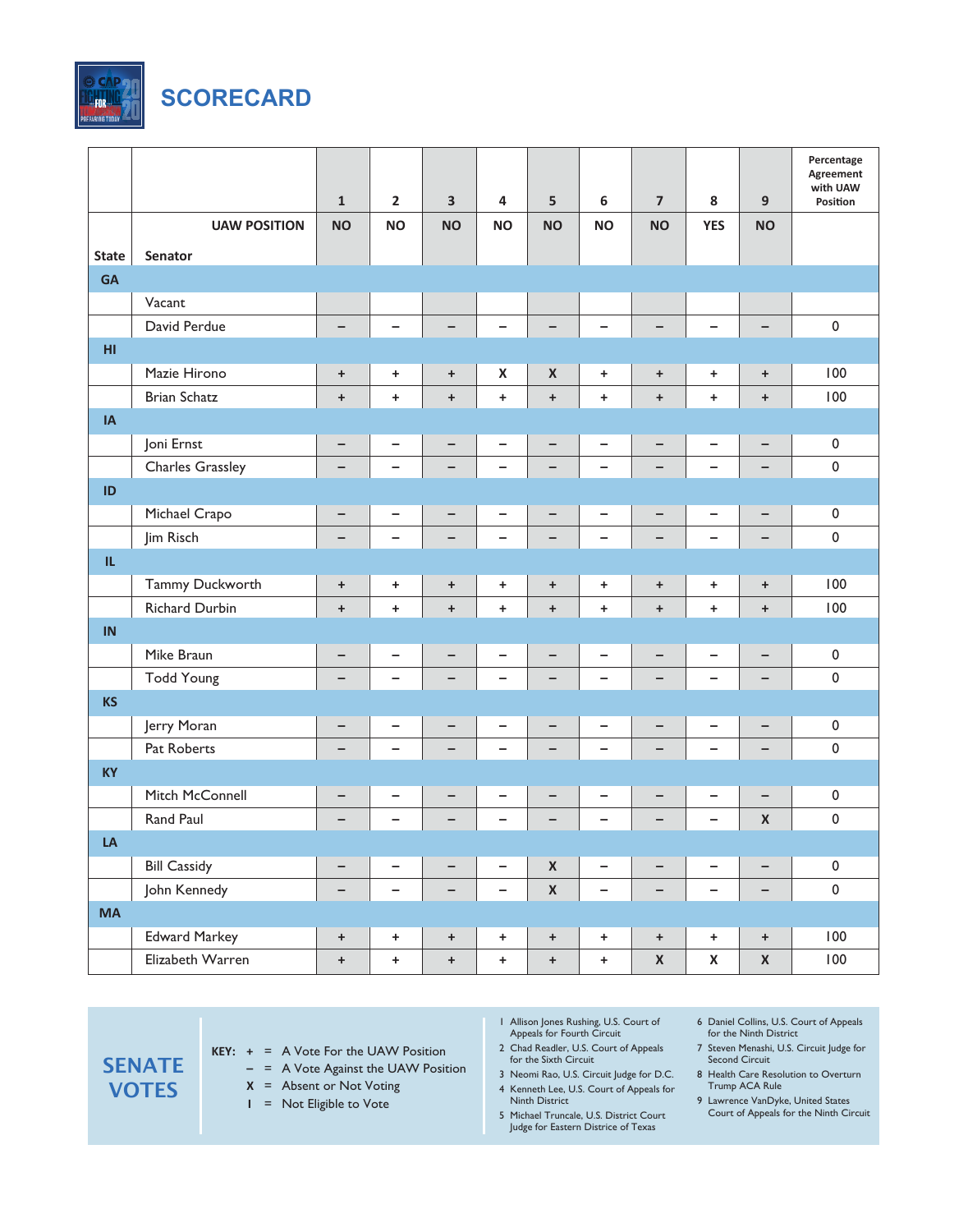

|                |                      | $\mathbf 1$ | $\mathbf{2}$             | $\overline{\mathbf{3}}$ | $\overline{\mathbf{4}}$  | 5                                | $\boldsymbol{6}$         | $\overline{\mathbf{z}}$          | 8                        | $\boldsymbol{9}$                 | Percentage<br>Agreement<br>with UAW<br>Position |
|----------------|----------------------|-------------|--------------------------|-------------------------|--------------------------|----------------------------------|--------------------------|----------------------------------|--------------------------|----------------------------------|-------------------------------------------------|
|                | <b>UAW POSITION</b>  | <b>NO</b>   | <b>NO</b>                | <b>NO</b>               | <b>NO</b>                | <b>NO</b>                        | <b>NO</b>                | <b>NO</b>                        | <b>YES</b>               | <b>NO</b>                        |                                                 |
| <b>State</b>   | Senator              |             |                          |                         |                          |                                  |                          |                                  |                          |                                  |                                                 |
| <b>MD</b>      |                      |             |                          |                         |                          |                                  |                          |                                  |                          |                                  |                                                 |
|                | Ben Cardin           | $\bf +$     | ÷                        | $\ddot{}$               | $\pm$                    | $\ddot{}$                        | ٠                        | $\begin{array}{c} + \end{array}$ | $+$                      | $\ddag$                          | 100                                             |
|                | Chris Van Hollen     | $\ddot{}$   | $\ddot{}$                | $\ddot{}$               | $\ddot{}$                | $\begin{array}{c} + \end{array}$ | $\pm$                    | $\ddot{}$                        | $\ddot{}$                | $\begin{array}{c} + \end{array}$ | 100                                             |
| <b>ME</b>      |                      |             |                          |                         |                          |                                  |                          |                                  |                          |                                  |                                                 |
|                | Susan Collins        | -           | ÷                        | -                       | -                        | $\qquad \qquad -$                | $\qquad \qquad -$        | $\begin{array}{c} + \end{array}$ | $+$                      | $\begin{array}{c} + \end{array}$ | 44                                              |
|                | Angus King           | $\ddot{}$   | $\ddot{}$                | $\ddot{}$               | $\pm$                    | $\ddot{}$                        | $\ddot{}$                | $\ddot{}$                        | $\ddot{}$                | $\begin{array}{c} + \end{array}$ | 100                                             |
| M <sub>l</sub> |                      |             |                          |                         |                          |                                  |                          |                                  |                          |                                  |                                                 |
|                | <b>Gary Peters</b>   | $\bf +$     | ÷                        | $\ddot{}$               | $\pm$                    | $\ddot{}$                        | $\ddag$                  | $\begin{array}{c} + \end{array}$ | $+$                      | $\begin{array}{c} + \end{array}$ | 100                                             |
|                | Debbie Stabenow      | $\ddot{}$   | $\ddot{}$                | $\ddot{}$               | $\pm$                    | $\begin{array}{c} + \end{array}$ | $\pm$                    | $\ddot{}$                        | $\ddot{}$                | $\begin{array}{c} + \end{array}$ | 100                                             |
| <b>MN</b>      |                      |             |                          |                         |                          |                                  |                          |                                  |                          |                                  |                                                 |
|                | Amy Klobuchar        | $\bf +$     | ÷                        | $\boldsymbol{+}$        | $\pm$                    | $\ddot{}$                        | $\pm$                    | $\pmb{\mathsf{X}}$               | $+$                      | $\begin{array}{c} + \end{array}$ | 100                                             |
|                | Tina Smith           | $\ddot{}$   | $\ddot{}$                | $\ddot{}$               | $\ddot{}$                | $\begin{array}{c} + \end{array}$ | $\ddot{}$                | $\ddot{}$                        | $\ddot{}$                | $\begin{array}{c} + \end{array}$ | 100                                             |
| <b>MO</b>      |                      |             |                          |                         |                          |                                  |                          |                                  |                          |                                  |                                                 |
|                | Roy Blunt            | -           | -                        | -                       | -                        | -                                | $\qquad \qquad -$        | $\qquad \qquad -$                | $\qquad \qquad -$        | $\qquad \qquad -$                | 0                                               |
|                | Josh Hawley          |             | $\overline{\phantom{0}}$ | $\qquad \qquad -$       | $\qquad \qquad -$        | $\qquad \qquad -$                | $\qquad \qquad -$        | $\overline{\phantom{0}}$         | $\overline{\phantom{0}}$ | $\qquad \qquad -$                | $\pmb{0}$                                       |
| <b>MS</b>      |                      |             |                          |                         |                          |                                  |                          |                                  |                          |                                  |                                                 |
|                | Cindy Hyde-Smith     | -           | -                        | -                       | -                        | $\qquad \qquad -$                | $\qquad \qquad -$        | $\qquad \qquad -$                | $\overline{\phantom{0}}$ | -                                | 0                                               |
|                | Roger Wicker         |             | -                        | -                       | $\overline{\phantom{0}}$ | $\qquad \qquad -$                | $\overline{\phantom{0}}$ | -                                | -                        | -                                | $\pmb{0}$                                       |
| <b>MT</b>      |                      |             |                          |                         |                          |                                  |                          |                                  |                          |                                  |                                                 |
|                | <b>Steven Daines</b> | -           | $\overline{\phantom{0}}$ | -                       | $\overline{\phantom{a}}$ | $\qquad \qquad -$                | $\qquad \qquad -$        | $\qquad \qquad -$                | $\overline{\phantom{0}}$ | $\qquad \qquad -$                | 0                                               |
|                | Jon Tester           | $\ddot{}$   | $\ddot{}$                | $\ddot{}$               | $\ddot{}$                | $\begin{array}{c} + \end{array}$ | $\ddot{}$                | $\ddot{}$                        | $\ddot{}$                | $\begin{array}{c} + \end{array}$ | 100                                             |
| <b>NC</b>      |                      |             |                          |                         |                          |                                  |                          |                                  |                          |                                  |                                                 |
|                | <b>Richard Burr</b>  | -           | -                        | —                       | -                        | $\qquad \qquad -$                | -                        |                                  | -                        | -                                | 0                                               |
|                | <b>Tom Tillis</b>    |             |                          |                         |                          |                                  |                          |                                  |                          |                                  | 0                                               |
| <b>ND</b>      |                      |             |                          |                         |                          |                                  |                          |                                  |                          |                                  |                                                 |
|                | Kevin Cramer         | -           | -                        | -                       | -                        | $\qquad \qquad -$                | -                        | -                                | -                        | $\qquad \qquad -$                | $\pmb{0}$                                       |
|                | John Hoeven          | -           | -                        | -                       | -                        | -                                | $\qquad \qquad -$        | -                                | -                        | $\qquad \qquad -$                | $\pmb{0}$                                       |
| <b>NE</b>      |                      |             |                          |                         |                          |                                  |                          |                                  |                          |                                  |                                                 |
|                | Deb Fischer          | -           | -                        | -                       | -                        | $\qquad \qquad -$                | -                        | -                                | -                        | $\qquad \qquad -$                | 0                                               |
|                | <b>Ben Sasse</b>     | -           | -                        | -                       | -                        | -                                | -                        | -                                | -                        | $\qquad \qquad -$                | $\pmb{0}$                                       |

**SENATE VOTES KEY: +** = A Vote For the UAW Position **–** = A Vote Against the UAW Position **X** = Absent or Not Voting **I** = Not Eligible to Vote 1 Allison Jones Rushing, U.S. Court of Appeals for Fourth Circuit 2 Chad Readler, U.S. Court of Appeals for the Sixth Circuit 3 Neomi Rao, U.S. Circuit Judge for D.C. 4 Kenneth Lee, U.S. Court of Appeals for Ninth District 5 Michael Truncale, U.S. District Court Judge for Eastern Districe of Texas

- 6 Daniel Collins, U.S. Court of Appeals for the Ninth District
- 7 Steven Menashi, U.S. Circuit Judge for Second Circuit
- 8 Health Care Resolution to Overturn Trump ACA Rule
- 9 Lawrence VanDyke, United States Court of Appeals for the Ninth Circuit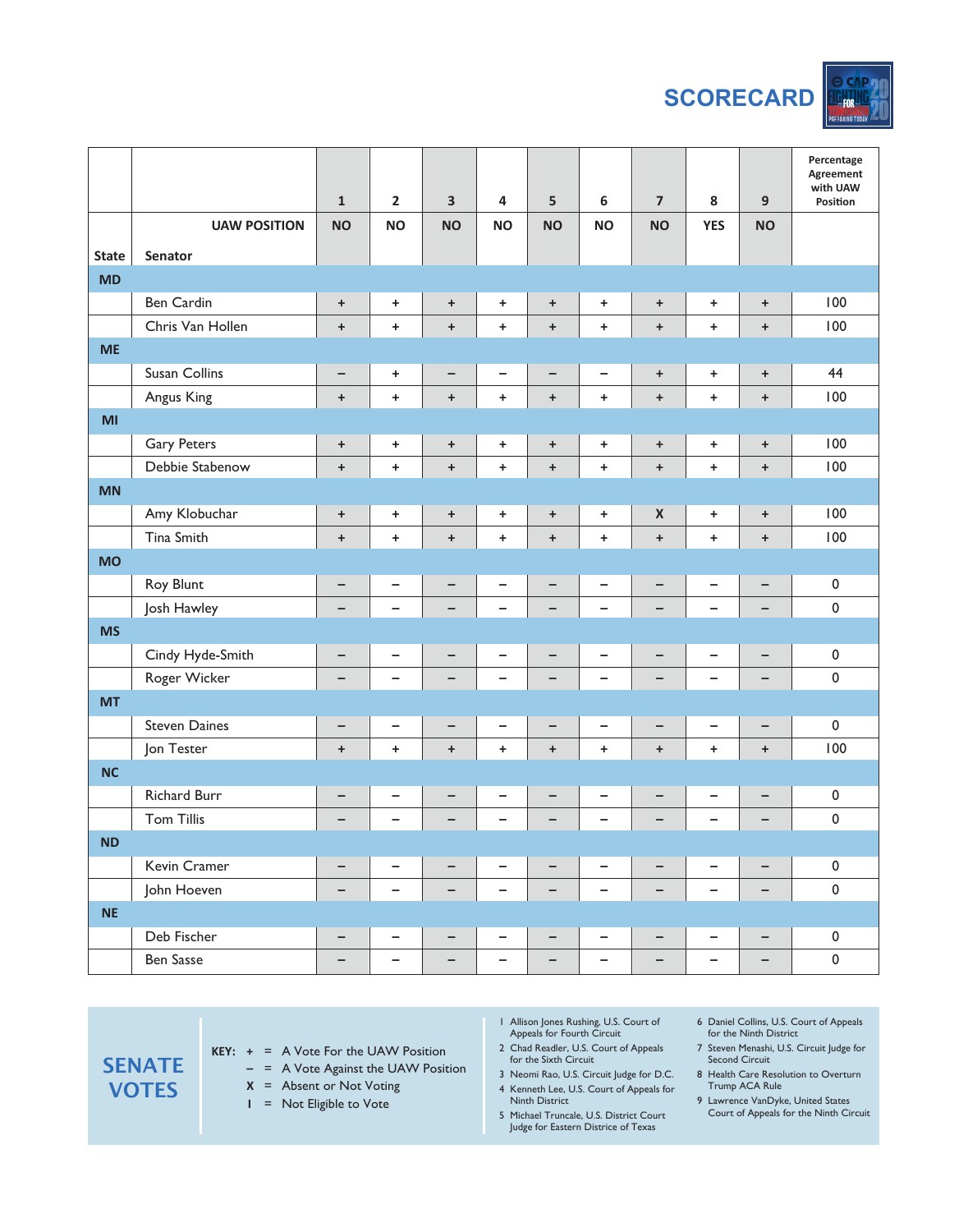

|                |                        | $\mathbf{1}$                     | $\overline{2}$           | 3                 | 4                        | 5                  | 6                        | $\overline{7}$                   | 8                        | 9                                | Percentage<br>Agreement<br>with UAW<br>Position |
|----------------|------------------------|----------------------------------|--------------------------|-------------------|--------------------------|--------------------|--------------------------|----------------------------------|--------------------------|----------------------------------|-------------------------------------------------|
|                | <b>UAW POSITION</b>    | <b>NO</b>                        | <b>NO</b>                | <b>NO</b>         | <b>NO</b>                | <b>NO</b>          | <b>NO</b>                | <b>NO</b>                        | <b>YES</b>               | <b>NO</b>                        |                                                 |
| <b>State</b>   | Senator                |                                  |                          |                   |                          |                    |                          |                                  |                          |                                  |                                                 |
| <b>NH</b>      |                        |                                  |                          |                   |                          |                    |                          |                                  |                          |                                  |                                                 |
|                | Maggie Hassan          | $\ddot{}$                        | ٠.                       | $\ddot{}$         | $\ddot{}$                | $\ddot{}$          | ÷                        | $\ddot{}$                        | ÷.                       | $\ddot{}$                        | 100                                             |
|                | Jeanne Shaheen         | $\ddot{}$                        | $\ddot{}$                | $\ddot{}$         | $\ddot{}$                | $\ddot{}$          | $\ddot{}$                | $\ddot{}$                        | $\ddot{}$                | $\begin{array}{c} + \end{array}$ | 100                                             |
| N <sub>1</sub> |                        |                                  |                          |                   |                          |                    |                          |                                  |                          |                                  |                                                 |
|                | Cory Booker            | $\ddot{}$                        | ÷                        | $\ddot{}$         | $\pmb{\mathsf{X}}$       | $\ddot{}$          | ÷                        | $\pmb{\times}$                   | $\pmb{\times}$           | $\pmb{\mathsf{X}}$               | 100                                             |
|                | Robert Menendez        | $\ddot{}$                        | $\ddot{}$                | $\ddot{}$         | $\ddot{}$                | $\ddot{}$          | $\ddot{}$                | $\ddot{}$                        | $\ddot{}$                | $\ddot{}$                        | 100                                             |
| <b>NM</b>      |                        |                                  |                          |                   |                          |                    |                          |                                  |                          |                                  |                                                 |
|                | Martin Heinrich        | $\pmb{\times}$                   | +                        | $\ddot{}$         | $\ddot{}$                | $\ddot{}$          | ÷                        | $\ddot{}$                        | ÷.                       | $\ddot{}$                        | 100                                             |
|                | <b>Tom Udall</b>       | $\ddot{}$                        | $\ddot{}$                | $\ddot{}$         | $\ddot{}$                | $\ddot{}$          | $\ddot{}$                | $\ddot{}$                        | $\ddot{}$                | $\ddot{}$                        | 100                                             |
| <b>NV</b>      |                        |                                  |                          |                   |                          |                    |                          |                                  |                          |                                  |                                                 |
|                | Catherine Cortez-Masto | $\ddot{}$                        | +                        | $\ddot{}$         | $\ddot{}$                | $\ddot{}$          | ÷                        | $\ddot{}$                        | ÷.                       | $\ddot{}$                        | 100                                             |
|                | Jacky Rosen            | $\ddot{}$                        | $\ddot{}$                | $\ddot{}$         | $\ddot{}$                | $\ddot{}$          | $\ddot{}$                | $\ddot{}$                        | $\ddot{}$                | $\ddot{}$                        | 100                                             |
| <b>NY</b>      |                        |                                  |                          |                   |                          |                    |                          |                                  |                          |                                  |                                                 |
|                | Kirsten Gillibrand     | $\ddot{}$                        | +                        | $\ddot{}$         | ÷.                       | $\pmb{\mathsf{X}}$ | ÷                        | $\ddot{}$                        | +                        | $\ddot{}$                        | 100                                             |
|                | Charles Schumer        | $\ddot{}$                        | $\ddot{}$                | $\ddot{}$         | $\ddot{}$                | $\ddot{}$          | $\ddot{}$                | $\ddot{}$                        | $\ddot{}$                | $\ddot{}$                        | 100                                             |
| OH             |                        |                                  |                          |                   |                          |                    |                          |                                  |                          |                                  |                                                 |
|                | Sherrod Brown          | $\ddot{}$                        | +                        | $\ddot{}$         | $\ddot{}$                | $\ddot{}$          | ÷                        | $\ddot{}$                        | +                        | $\ddot{}$                        | 100                                             |
|                | Rob Portman            | -                                | -                        | -                 | $\overline{\phantom{0}}$ | $\qquad \qquad -$  | $\overline{\phantom{0}}$ | $\qquad \qquad -$                | -                        | $\qquad \qquad -$                | $\pmb{0}$                                       |
| <b>OK</b>      |                        |                                  |                          |                   |                          |                    |                          |                                  |                          |                                  |                                                 |
|                | Jim Inhofe             | -                                |                          | $\qquad \qquad -$ | -                        | $\qquad \qquad -$  | $\overline{a}$           | -                                | -                        | -                                | $\pmb{0}$                                       |
|                | James Lankford         | -                                | $\overline{\phantom{0}}$ | $\qquad \qquad -$ | $\qquad \qquad -$        | $\qquad \qquad -$  | $\overline{\phantom{0}}$ | $\overline{\phantom{m}}$         | $\overline{\phantom{0}}$ | $\qquad \qquad -$                | $\pmb{0}$                                       |
| <b>OR</b>      |                        |                                  |                          |                   |                          |                    |                          |                                  |                          |                                  |                                                 |
|                | Jeff Merkley           | $\ddot{}$                        | ٠.                       | $\ddot{}$         | $\ddot{}$                | $\ddot{}$          | ÷                        | $\begin{array}{c} + \end{array}$ | ÷.                       | $\begin{array}{c} + \end{array}$ | 100                                             |
|                | Ron Wyden              | $\ddot{}$                        | +                        | $\ddot{}$         | $\ddot{}$                | $\ddot{}$          | +                        | $\ddot{}$                        | $\ddot{}$                | +                                | 100                                             |
| PA             |                        |                                  |                          |                   |                          |                    |                          |                                  |                          |                                  |                                                 |
|                | <b>Bob Casey</b>       | $\begin{array}{c} + \end{array}$ | $\ddot{}$                | $\ddot{}$         | $\pm$                    | $+$                | $\pm$                    | $\ddot{}$                        | $\ddot{}$                | $\begin{array}{c} + \end{array}$ | 100                                             |
|                | Pat Toomey             | -                                | -                        | -                 | -                        | $\qquad \qquad -$  | -                        | -                                | -                        | -                                | $\pmb{0}$                                       |
| RI             |                        |                                  |                          |                   |                          |                    |                          |                                  |                          |                                  |                                                 |
|                | Jack Reed              | $\begin{array}{c} + \end{array}$ | $\ddot{}$                | $\ddot{}$         | $+$                      | $+$                | $\pm$                    | $\ddot{}$                        | $\ddot{}$                | $\ddot{}$                        | 100                                             |
|                | Sheldon Whitehouse     | $\ddot{}$                        | $\pm$                    | $+$               | $\pm$                    | $+$                | $+$                      | $\boldsymbol{+}$                 | $+$                      | $\pm$                            | 100                                             |

- **KEY: +** = A Vote For the UAW Position
	- **–** = A Vote Against the UAW Position
	- **X** = Absent or Not Voting
	- **I** = Not Eligible to Vote
- 1 Allison Jones Rushing, U.S. Court of Appeals for Fourth Circuit
- 2 Chad Readler, U.S. Court of Appeals for the Sixth Circuit
- 3 Neomi Rao, U.S. Circuit Judge for D.C. 4 Kenneth Lee, U.S. Court of Appeals for
- Ninth District
- 5 Michael Truncale, U.S. District Court Judge for Eastern Districe of Texas
- 6 Daniel Collins, U.S. Court of Appeals for the Ninth District
- 7 Steven Menashi, U.S. Circuit Judge for Second Circuit
- 8 Health Care Resolution to Overturn Trump ACA Rule
- 9 Lawrence VanDyke, United States Court of Appeals for the Ninth Circuit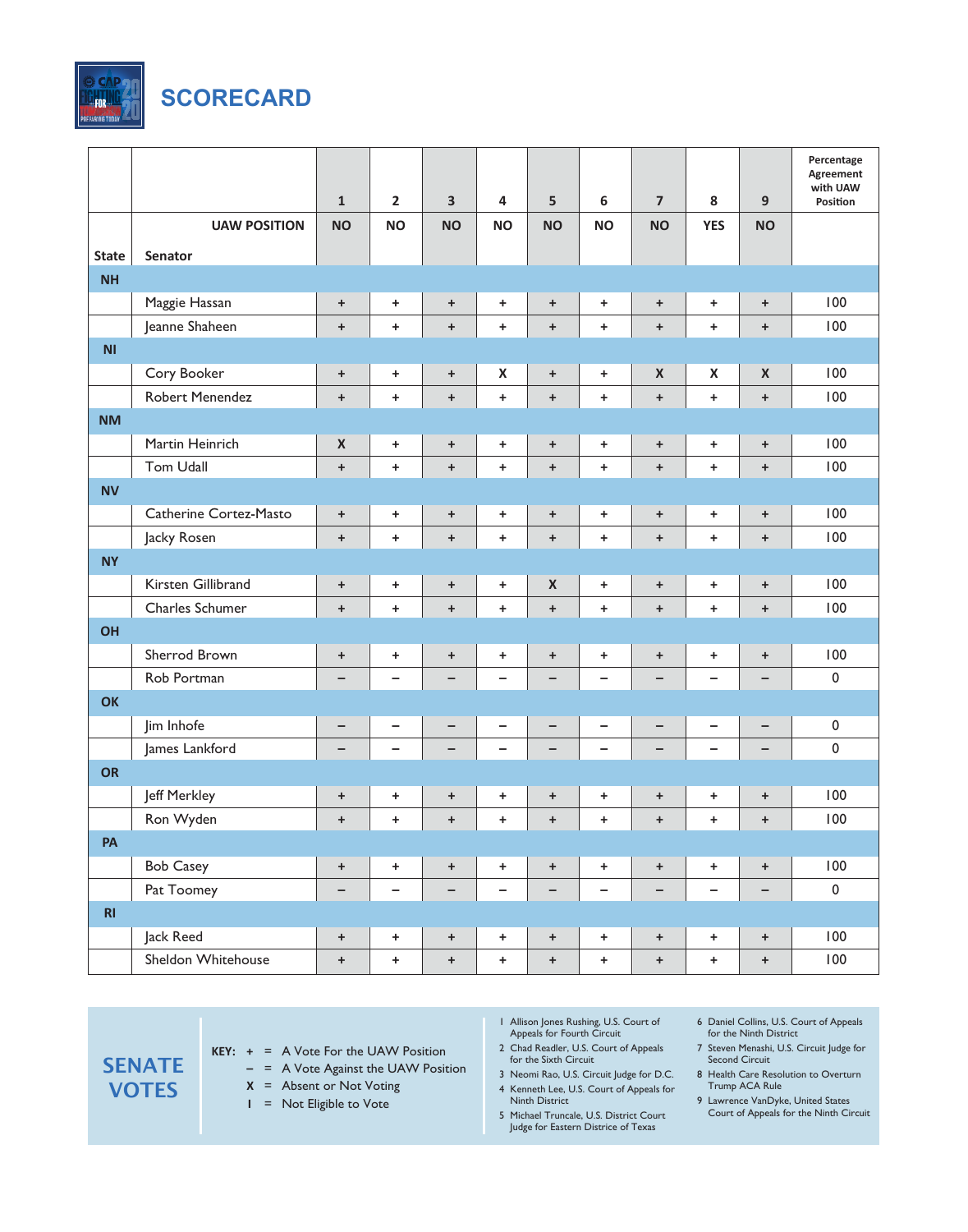

|              |                       | $\mathbf{1}$       | $\overline{2}$           | 3                  | 4                        | 5                                | $\boldsymbol{6}$         | $\overline{\mathbf{z}}$          | 8                        | 9                                | Percentage<br>Agreement<br>with UAW<br>Position |
|--------------|-----------------------|--------------------|--------------------------|--------------------|--------------------------|----------------------------------|--------------------------|----------------------------------|--------------------------|----------------------------------|-------------------------------------------------|
|              | <b>UAW POSITION</b>   | <b>NO</b>          | <b>NO</b>                | <b>NO</b>          | <b>NO</b>                | <b>NO</b>                        | <b>NO</b>                | <b>NO</b>                        | <b>YES</b>               | <b>NO</b>                        |                                                 |
| <b>State</b> | Senator               |                    |                          |                    |                          |                                  |                          |                                  |                          |                                  |                                                 |
| <b>SC</b>    |                       |                    |                          |                    |                          |                                  |                          |                                  |                          |                                  |                                                 |
|              | Lindsey Graham        | $\qquad \qquad -$  | -                        | -                  | $\overline{\phantom{0}}$ | -                                | $\overline{\phantom{0}}$ | $\qquad \qquad -$                | -                        | $\qquad \qquad -$                | $\pmb{0}$                                       |
|              | <b>Tim Scott</b>      |                    | $\overline{\phantom{0}}$ | $\qquad \qquad -$  | $\overline{\phantom{0}}$ | —                                | $\overline{\phantom{0}}$ | $\qquad \qquad -$                | $\overline{\phantom{0}}$ | $\qquad \qquad -$                | $\pmb{0}$                                       |
| <b>SD</b>    |                       |                    |                          |                    |                          |                                  |                          |                                  |                          |                                  |                                                 |
|              | <b>Mike Rounds</b>    | $\qquad \qquad -$  | -                        | -                  | $\qquad \qquad -$        | $\pmb{\times}$                   | $\overline{\phantom{0}}$ | $\pmb{\mathsf{X}}$               | -                        | $\qquad \qquad -$                | $\pmb{0}$                                       |
|              | John Thune            |                    | $\overline{\phantom{0}}$ | $\qquad \qquad -$  | -                        | -                                | $\overline{\phantom{0}}$ |                                  | $\overline{\phantom{0}}$ | $\qquad \qquad -$                | $\pmb{0}$                                       |
| <b>TN</b>    |                       |                    |                          |                    |                          |                                  |                          |                                  |                          |                                  |                                                 |
|              | Lamar Alexander       | $\qquad \qquad -$  | $\overline{\phantom{0}}$ | -                  | $\qquad \qquad -$        | -                                | $\overline{\phantom{0}}$ | $\overline{\phantom{m}}$         | -                        | $\qquad \qquad -$                | $\pmb{0}$                                       |
|              | Marsha Blackburn      | -                  | -                        | $\qquad \qquad -$  | $\overline{\phantom{0}}$ | -                                | $\overline{\phantom{0}}$ | $\overline{\phantom{0}}$         | -                        | $\qquad \qquad -$                | $\pmb{0}$                                       |
| <b>TX</b>    |                       |                    |                          |                    |                          |                                  |                          |                                  |                          |                                  |                                                 |
|              | John Cornyn           | $\qquad \qquad -$  | $\overline{\phantom{0}}$ | -                  | $\qquad \qquad -$        | $\qquad \qquad -$                | $\qquad \qquad -$        | $\overline{\phantom{m}}$         | -                        | -                                | $\pmb{0}$                                       |
|              | <b>Ted Cruz</b>       |                    | -                        | $\qquad \qquad -$  | $\pmb{\mathsf{X}}$       | $\qquad \qquad -$                | $\overline{\phantom{0}}$ | $\overline{\phantom{0}}$         | -                        | $\qquad \qquad -$                | $\pmb{0}$                                       |
| UT           |                       |                    |                          |                    |                          |                                  |                          |                                  |                          |                                  |                                                 |
|              | Mike Lee              | $\qquad \qquad -$  | $\overline{\phantom{0}}$ | -                  | $\qquad \qquad -$        | $\qquad \qquad -$                | $\qquad \qquad -$        | $\qquad \qquad -$                | -                        | -                                | $\pmb{0}$                                       |
|              | Mitt Romney           | -                  | $\overline{\phantom{0}}$ | $\qquad \qquad -$  | —                        | $\begin{array}{c} + \end{array}$ |                          | $\qquad \qquad -$                | -                        | $\qquad \qquad -$                | $\pmb{0}$                                       |
| <b>VA</b>    |                       |                    |                          |                    |                          |                                  |                          |                                  |                          |                                  |                                                 |
|              | <b>Tim Kaine</b>      | $\bf +$            | +                        | $\ddot{}$          | $+$                      | $\begin{array}{c} + \end{array}$ | $\ddot{}$                | $\begin{array}{c} + \end{array}$ | +                        | $\begin{array}{c} + \end{array}$ | 100                                             |
|              | Mark Warner           | $\ddot{}$          | $\ddot{}$                | $\ddot{}$          | $\ddot{}$                | $\begin{array}{c} + \end{array}$ | $\pm$                    | $\ddot{}$                        | $\ddot{}$                | $\begin{array}{c} + \end{array}$ | 100                                             |
| <b>VT</b>    |                       |                    |                          |                    |                          |                                  |                          |                                  |                          |                                  |                                                 |
|              | Patrick Leahy         | $\boldsymbol{+}$   | +                        | $\ddot{}$          | $+$                      | $\boldsymbol{+}$                 | $\pm$                    | $\begin{array}{c} + \end{array}$ | $\ddot{}$                | $\ddot{}$                        | 100                                             |
|              | <b>Bernie Sanders</b> | $\pmb{\mathsf{X}}$ | $\ddot{}$                | $\ddot{}$          | $\ddot{}$                | $\begin{array}{c} + \end{array}$ | $\pm$                    | $\pmb{\mathsf{X}}$               | $\pmb{\mathsf{X}}$       | $\pmb{\mathsf{X}}$               | 100                                             |
| <b>WA</b>    |                       |                    |                          |                    |                          |                                  |                          |                                  |                          |                                  |                                                 |
|              | Maria Cantwell        | $\boldsymbol{+}$   | +                        | $\ddot{}$          | $\ddot{}$                | $\begin{array}{c} + \end{array}$ | $\ddot{}$                | $\bf +$                          | $\ddot{}$                | $\ddot{}$                        | 100                                             |
|              | Patty Murray          | $\pmb{+}$          | $\ddot{}$                | $\pmb{\mathsf{X}}$ | $\ddot{}$                | $\begin{array}{c} + \end{array}$ | $\pm$                    | $\ddot{}$                        | $\ddot{}$                | $\pm$                            | 100                                             |
| WI           |                       |                    |                          |                    |                          |                                  |                          |                                  |                          |                                  |                                                 |
|              | Tammy Baldwin         | $\pm$              | $\ddot{}$                | $\ddot{}$          | $\pm$                    | $\pm$                            | $+$                      | $\pm$                            | $\pmb{+}$                | $\pm$                            | 100                                             |
|              | Ron Johnson           | -                  | $\overline{\phantom{a}}$ | $\qquad \qquad -$  | -                        | $\qquad \qquad -$                | $\qquad \qquad -$        | $\overline{\phantom{m}}$         | $\overline{\phantom{a}}$ | $\qquad \qquad -$                | $\pmb{0}$                                       |
| <b>WV</b>    |                       |                    |                          |                    |                          |                                  |                          |                                  |                          |                                  |                                                 |
|              | Shelley Moore Capito  | $\qquad \qquad -$  | $\overline{\phantom{0}}$ | $\qquad \qquad -$  | -                        | $\qquad \qquad -$                | $\qquad \qquad -$        | $\overline{\phantom{a}}$         | $\overline{\phantom{0}}$ | $\qquad \qquad -$                | $\pmb{0}$                                       |
|              | Joe Manchin III       | $\pm$              | $\pmb{\mathsf{X}}$       | $\ddot{}$          | $\pm$                    | $\boldsymbol{+}$                 | $\pm$                    | $\pmb{+}$                        | $\pm$                    | $\boldsymbol{+}$                 | 100                                             |

- **KEY: +** = A Vote For the UAW Position
	- **–** = A Vote Against the UAW Position
	- **X** = Absent or Not Voting
	- **I** = Not Eligible to Vote
- 1 Allison Jones Rushing, U.S. Court of Appeals for Fourth Circuit
- 2 Chad Readler, U.S. Court of Appeals for the Sixth Circuit
- 3 Neomi Rao, U.S. Circuit Judge for D.C. 4 Kenneth Lee, U.S. Court of Appeals for
- Ninth District
- 5 Michael Truncale, U.S. District Court Judge for Eastern Districe of Texas
- 6 Daniel Collins, U.S. Court of Appeals for the Ninth District
- 7 Steven Menashi, U.S. Circuit Judge for Second Circuit
- 8 Health Care Resolution to Overturn Trump ACA Rule
- 9 Lawrence VanDyke, United States Court of Appeals for the Ninth Circuit